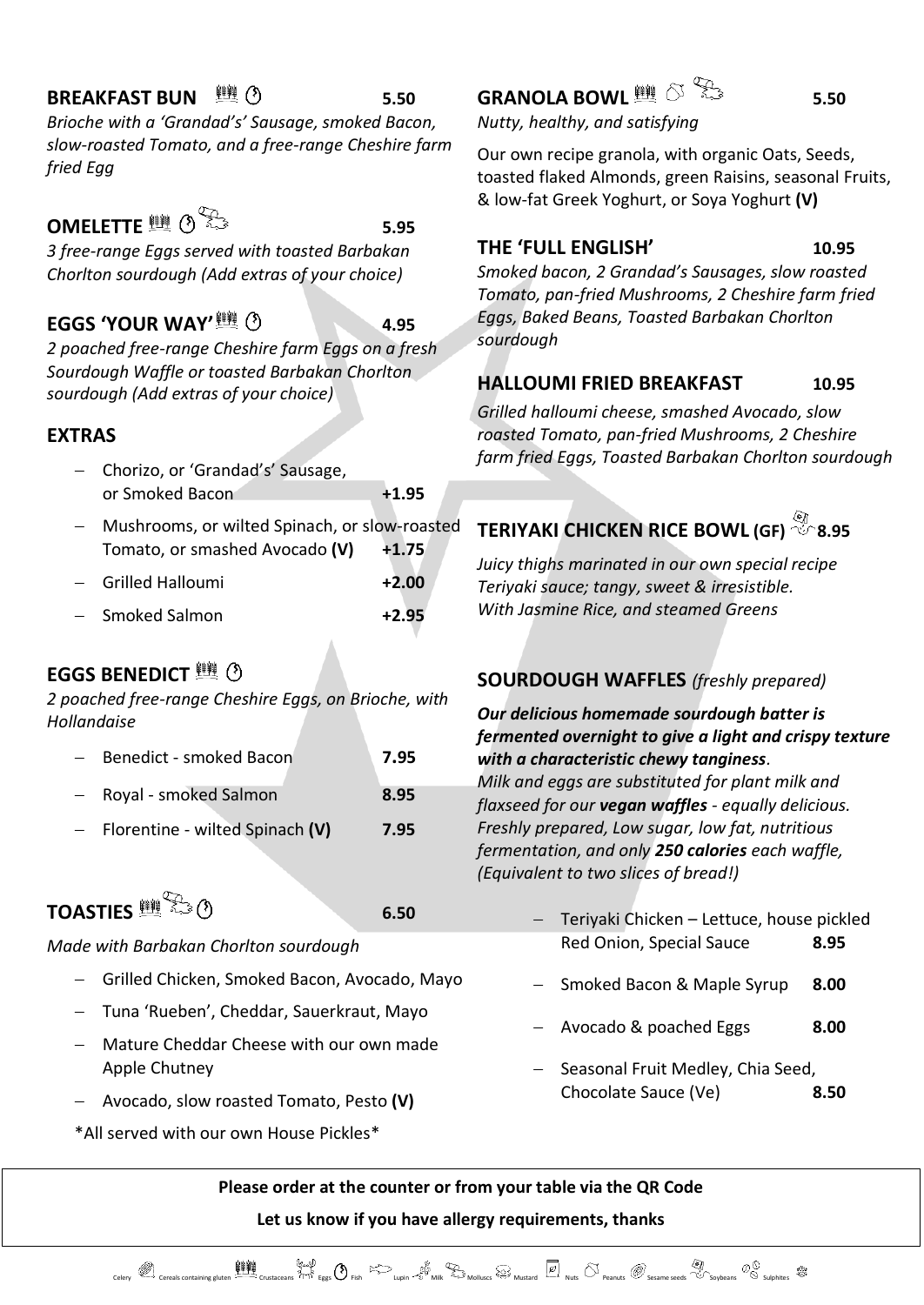| <b>COFFEE</b>                                                                                           |             | <b>TEA</b>                                                                                                                                                                                                                                 | 2.50 |  |
|---------------------------------------------------------------------------------------------------------|-------------|--------------------------------------------------------------------------------------------------------------------------------------------------------------------------------------------------------------------------------------------|------|--|
| Our 'San Anise' house blend is a blonde roast of sweet<br>Brazilian Arabica balanced with punchy Indian |             | Our carefully selected teas range from the traditional<br>to the exotic to give you the best beverage experience                                                                                                                           |      |  |
| Robusta, and fruity East African hints.                                                                 |             | Breakfast Tea   Earl Grey   Peach Apricot Black  <br>Kyoto Cherry Rose Green   Decaf Earl Grey                                                                                                                                             |      |  |
| 2.75<br>Americano                                                                                       |             | Rooibos Good Hope   Masala Chai  <br>Creme au Caramel Rooibos   Egyptian Camomile  <br>Peppermint Willamette   Berry   Apple Spice                                                                                                         |      |  |
| <b>Flat White</b><br>2.95                                                                               |             |                                                                                                                                                                                                                                            |      |  |
| Latte                                                                                                   | 3.00        | <b>WELLNESS TEA</b>                                                                                                                                                                                                                        | 2.75 |  |
| Cappuccino                                                                                              | 3.00        | Great tasting loose leaf to aid health and wellbeing                                                                                                                                                                                       |      |  |
| Mocha                                                                                                   | 3.20        | <b>IMMUNITEA</b>   Flu Fighter<br>green tea with echinacea & berries<br>Vitamins and antioxidants to help face the day                                                                                                                     |      |  |
| Espresso                                                                                                | 2.20        |                                                                                                                                                                                                                                            |      |  |
| Macchiato                                                                                               | 2.75        | <b>VITALITEA</b>   Ginger & Turmeric<br>green & black tea with bael nut, red and blue<br>cornflower petals<br>Boost body and mind with our restorative blend                                                                               |      |  |
| <b>ADD</b>                                                                                              |             |                                                                                                                                                                                                                                            |      |  |
| Decaf                                                                                                   | <b>Free</b> |                                                                                                                                                                                                                                            |      |  |
| <b>Alternative Milks</b>                                                                                | 0.35        | <b>BEAUTEA</b>   Skin & Beauty<br>herbal tea with ginger, turmeric, fruits & roots<br>A fresh air blend rejuvenates to a healthy glow.                                                                                                     |      |  |
| <b>Extra Shot</b>                                                                                       | 0.50        |                                                                                                                                                                                                                                            |      |  |
| 0.50<br><b>Flavoured Syrups</b>                                                                         |             | <b>CLARITEA</b>   Road to Recovery                                                                                                                                                                                                         |      |  |
| <b>OTHER HOT DRINKS</b>                                                                                 |             | lemongrass, liquorice, camomile, & lemon herbal tea<br>A light and refreshing panacea with an invigorating citrus finish                                                                                                                   |      |  |
| <b>Hot Chocolate</b>                                                                                    | 2.95        | <b>SERENITEA</b>   Camomile & Lemongrass                                                                                                                                                                                                   |      |  |
| Add cream & Marshmallows<br>0.60                                                                        |             | A light and flavourful tea to calm the nerves, sooth the mind, and<br>aid restful sleep                                                                                                                                                    |      |  |
| Chai Latte                                                                                              | 3.50        | <b>ORGANIC MATCHA TEA</b>                                                                                                                                                                                                                  |      |  |
| Matcha Latte                                                                                            | 3.95        | Ceremonial grade organic Japanese matcha 3.60                                                                                                                                                                                              |      |  |
| Golden Oat Milk<br>An anti-inflammatory blend of turmeric, cinnamon, cocoa,<br>& black pepper           | 3.50        | High in antioxidants   boosts brain function   boosts fat burning<br>metabolism   whole leaf provides 100% of the nutrients  <br>detoxifies effectively and naturally  <br>rich in fibre and vitamins   lowers cholesterol   enhances mood |      |  |
| <b>SMOOTHIE</b><br>3.95                                                                                 |             | aids concentration   calms the mind & relaxes the body.                                                                                                                                                                                    |      |  |
| All freshly prepared to order with choice of milk                                                       |             | <b>CHILLED DRINKS, BEERS, &amp; COCKTAILS</b><br>Please see our counter display for soft drinks                                                                                                                                            |      |  |
| Breakfast   honey, banana & oats                                                                        |             | Orange Juice Freshly squeezed                                                                                                                                                                                                              | 3.75 |  |
| Energy Green   spinach, banana, wheatgrass, blue                                                        |             | Bottled Beers 330ml                                                                                                                                                                                                                        | 3.95 |  |
| agave<br>Super Berry   mixed berries & honey                                                            |             | Peroni Nastro, Brewdog Punk IPA, Birra Moretti, Corona Extra                                                                                                                                                                               |      |  |
| Almond Cacao   cacao powder, blue agave & almond                                                        |             | Aperol Spritz (Aperol 50ml, Prosecco, soda)                                                                                                                                                                                                | 7.00 |  |
| milk                                                                                                    |             | Gin & Tonic (Gordons 50ml, Fevertree, bitters)                                                                                                                                                                                             | 6.50 |  |

*\* Add organic wheatgrass, spirulina, maca, carab, chia*  Espresso Martini *(Vodka 30ml, Kahlua 30)* **8.00** *seed, cacao or plant based milk 0.50*

Cherry Rum & Coke *(Old J Rum 50ml)* **6.50**